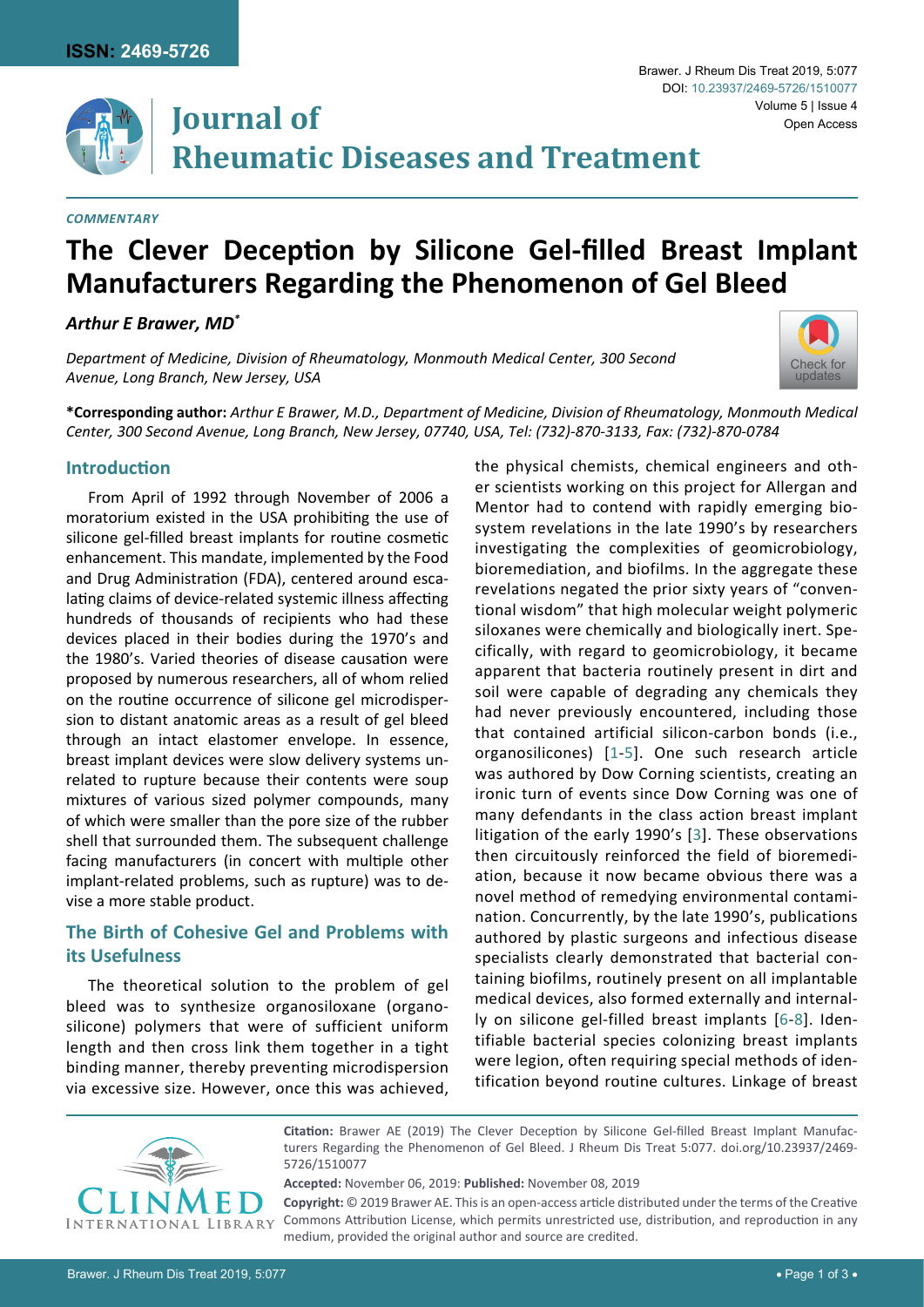implant bacterial colonization to capsular contracture became routine and circuitously reinforced other studies implicating gel bleed as a cause of capsular contracture [[6](#page-1-3)-[9](#page-1-5)]. Stated more simply, degradation of the new cross-linked silicone gel was an inevitable occurrence caused by device colonizing bacteria, and this has been convincingly proven by sophisticated *in vivo* studies [[10](#page-1-6),[11](#page-1-7)]. *In vivo* studies have also demonstrated that this degradation process is augmented by macrophage hydrolases, which simultaneously release amorphous silica from the shells [[10](#page-1-6),[11](#page-1-7)]. Thus, *in vivo*, these new generations of breast implants essentially become slow delivery systems indistinguishable from the gel bleed of prior generations of devices manufactured in the 1970's and 1980's. Bacterial populations colonizing the implants could not be prevented nor eradicated by local and systemic antibiotics, changes in the textures of elastomer envelopes, special coatings on the inner and outer surfaces of the envelopes, nor by alterations of surgical techniques. All of these revelations outlined above then provided an adequate explanation for other published observations, including (but not limited to): (a) The demonstration of dramatic changes in gel properties over time in new cohesive breast implant devices that had subsequently been surgically removed from recipients [[12](#page-2-0)]; (b) The demonstration that degradation remnants of original silicone gel polymers from these new devices were now easily detectable in multiple distant organs [[13](#page-2-1)]; (c) The acknowledgement in March of 2019 by the FDA that 350,000 USA recipients over the prior ten years had notified the FDA of grievous systemic ailments directly attributable to their devices [[14](#page-2-2)]; and (d) Peer-reviewed publications by multiple investigators that unreservedly supported the women's assertions and concluded that there was indeed a recurring public health debacle caused by the new generations of gel-filled breast implants [[15-](#page-2-3)[18\]](#page-2-4).

## **Circumventing Reality and Blindsiding the FDA**

How, then, could the scientists at Allergan and Mentor overcome the insurmountable and inevitable occurrence of gel bleed in order to satisfy a major FDA requirement that gel bleed be demonstrably minimized as a prerequisite for granting reapproval of unrestricted marketing of silicone gel-filled breast implants? The answer to that question were clever "smoke and mirror" experiments designed to avoid real life *in vivo* conditions. Cohesive gel devices were immersed and incubated in a bath of either porcine or bovine serum, followed by serial analyses over the next six months of the serum specimens for the presence of silicone polymers and smaller organosiloxane constituents (the latter mimicking the soup mixture ingredients known to exist in devices from thirty and forty years ago) [[19](#page-2-5),[20](#page-2-6)]. Any high school biology student would know that serum represents

a sterile blood product devoid of cells, bacteria, coagulation factors and living tissue constituents, and that there was absolutely no validity for manufacturers' premarket applications to the FDA in November of 2006 asserting such incubations replicated *in vivo* conditions. Indeed, miniscule and insignificant determinations of gel bleed would be the expected results of such experiments before they were even performed. In essence, these attempts by breast implant manufacturers to prove the stability of their products were based on a premeditated foundation of false methodology. Deliberate deception of FDA regulators and the general public was the intended goal of implant manufacturers, and their strategy has subsequently adversely impacted numerous recent individual breast implant litigation filings where preemption dismissal of individual product liability lawsuits by uninformed judges is the norm. If this deception is allowed to continue unchallenged, the three-decadeold-truths verifying systemic silicone breast implant toxicity will be buried a second and final time.

### **References**

- <span id="page-1-0"></span>1. Banfield JF, Nealson KH (1997) Geomicrobiology: interactions between microbes and minerals. Reviews in Minerology and Geochemistry. Minerological Society of America.
- 2. [Brawer AE \(1998\) Silicon and matrix macromolecules: new](https://www.ncbi.nlm.nih.gov/pubmed/9881833)  [research opportunities for old diseases from analysis of po](https://www.ncbi.nlm.nih.gov/pubmed/9881833)[tential mechanisms of breast implant toxicity. Med Hypoth](https://www.ncbi.nlm.nih.gov/pubmed/9881833)  [51: 27-35.](https://www.ncbi.nlm.nih.gov/pubmed/9881833)
- <span id="page-1-2"></span>3. [Lehmann RG, Miller JR, Kozerski GE \(2000\) Degradation](https://www.ncbi.nlm.nih.gov/pubmed/10834377)  [of silicone polymer in a field soil under natural conditions.](https://www.ncbi.nlm.nih.gov/pubmed/10834377)  [Chemosphere 41: 743-749.](https://www.ncbi.nlm.nih.gov/pubmed/10834377)
- 4. [Hirner AV, Flassbeck D, Gruemping A \(2003\) Organo](https://www.wiley.com/en-us/Organometallic+Compounds+in+the+Environment%2C+2nd+Edition-p-9780471899938)[silicon compounds in the environment. In: Peter J Craig,](https://www.wiley.com/en-us/Organometallic+Compounds+in+the+Environment%2C+2nd+Edition-p-9780471899938)  Organometallic compounds in the environment. (2<sup>nd</sup> edn), [John Wiley and Sons, West Sussex, England, 8: 305-351](https://www.wiley.com/en-us/Organometallic+Compounds+in+the+Environment%2C+2nd+Edition-p-9780471899938).
- <span id="page-1-1"></span>5. [Gadd GM \(2010\) Metals, minerals, and microbes: geomi](https://www.ncbi.nlm.nih.gov/pubmed/20019082)[crobiology and bioremediation. Microbiology 156: 609-643.](https://www.ncbi.nlm.nih.gov/pubmed/20019082)
- <span id="page-1-3"></span>6. [Virden CP, Dobke MK, Stein P \(1992\) Subclinical infection](https://www.ncbi.nlm.nih.gov/pubmed/1570781)  [of the silicone breast implant surface as a possible cause](https://www.ncbi.nlm.nih.gov/pubmed/1570781)  [of capsular contracture. Aesthetic Plast Surg 162: 173-179.](https://www.ncbi.nlm.nih.gov/pubmed/1570781)
- 7. [Dobke MK, Svahn JK, Vastine VL, Landon BN, Stein PC,](https://www.ncbi.nlm.nih.gov/pubmed/7661531)  [et al. \(1995\) Characterization of microbial presence at the](https://www.ncbi.nlm.nih.gov/pubmed/7661531)  [surface of silicone mammary implants. Ann Plast Surg 346:](https://www.ncbi.nlm.nih.gov/pubmed/7661531)  [563-569.](https://www.ncbi.nlm.nih.gov/pubmed/7661531)
- <span id="page-1-4"></span>8. [Hall-Stoodley L, Costerton JW, Stoodley P \(2004\) Bacterial](https://www.ncbi.nlm.nih.gov/pubmed/15040259)  [biofilms: from the natural environment to infectious diseas](https://www.ncbi.nlm.nih.gov/pubmed/15040259)[es. Nat Rev Microbiol 22: 95-108.](https://www.ncbi.nlm.nih.gov/pubmed/15040259)
- <span id="page-1-5"></span>9. [Ajdic D, Zoghbi Y, Gerth D, Panthaki ZJ, Thaller S \(2016\)](https://www.ncbi.nlm.nih.gov/pubmed/26843099)  [The relationship of bacterial biofilms and capsular contrac](https://www.ncbi.nlm.nih.gov/pubmed/26843099)[ture in breast implants. Aesthet Surg J 36: 297-309.](https://www.ncbi.nlm.nih.gov/pubmed/26843099)
- <span id="page-1-6"></span>10. [Kaali P, Momcilovic D, Markström A, Aune R, Czel G, et](https://onlinelibrary.wiley.com/doi/abs/10.1002/app.31119)  [al. \(2010\) Degradation of biomedical polydimethylsiloxanes](https://onlinelibrary.wiley.com/doi/abs/10.1002/app.31119)  [during exposure to in vivo biofilm environment monitored](https://onlinelibrary.wiley.com/doi/abs/10.1002/app.31119)  [by FE-SEM, ATR-FTIR, and MALDI-TOF MS. J Appl Polym](https://onlinelibrary.wiley.com/doi/abs/10.1002/app.31119)  [Sci 115: 802-810.](https://onlinelibrary.wiley.com/doi/abs/10.1002/app.31119)
- <span id="page-1-7"></span>11. [Lukasiak HJ, Dorosz A, Prokopowicz M, Rosciszewski P,](https://onlinelibrary.wiley.com/doi/10.1002/3527600035.bpol9024)  [Falkiewicz B \(2005\) Biodegradation of silicones \(organosi](https://onlinelibrary.wiley.com/doi/10.1002/3527600035.bpol9024)[loxanes\). Biopolymers Online: Biology, Chemistry, Biotech](https://onlinelibrary.wiley.com/doi/10.1002/3527600035.bpol9024)-